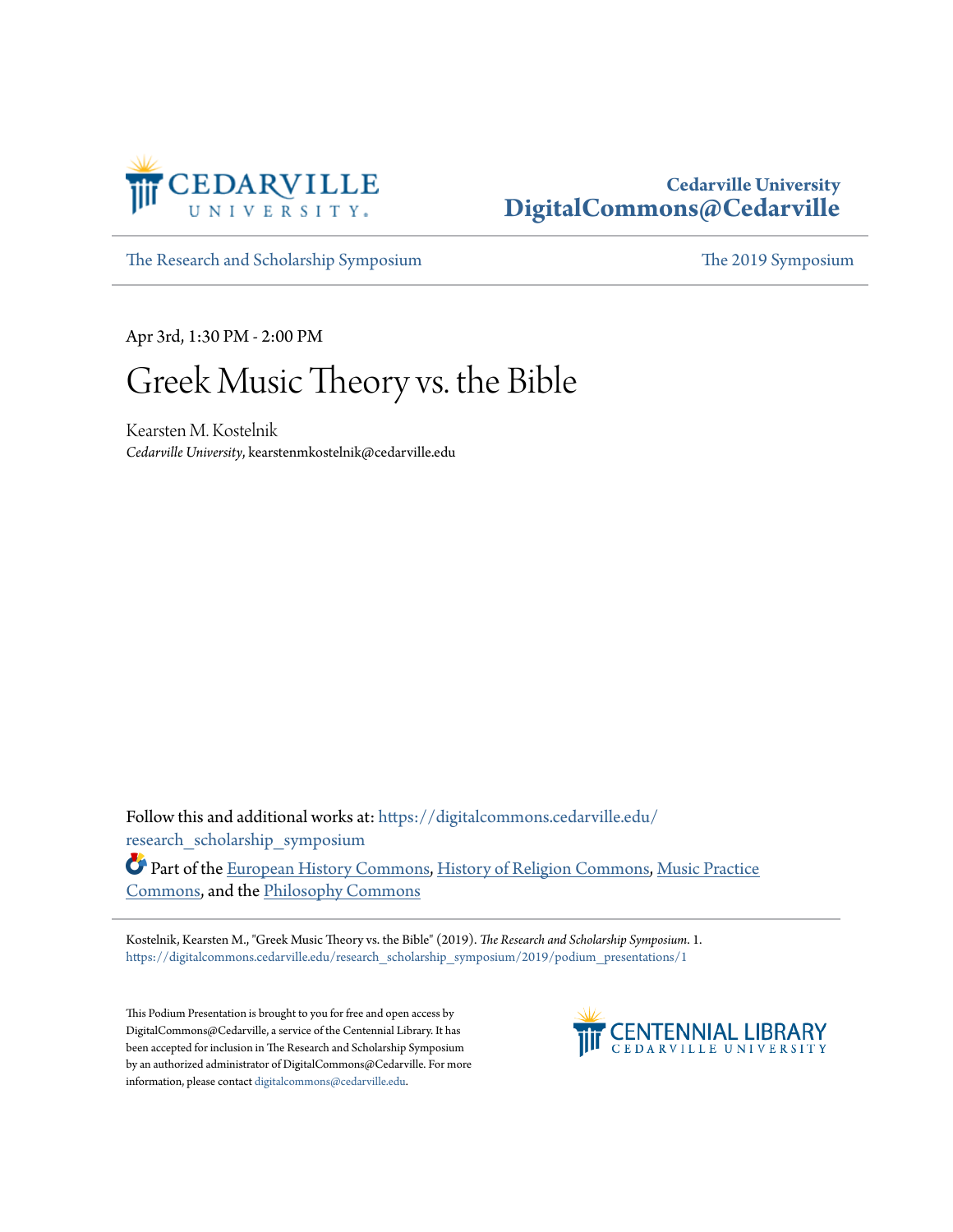## GREEK MUSIC THEORY VS. THE BIBLE

Kearsten M. Kostelnik Music History I December 7, 2018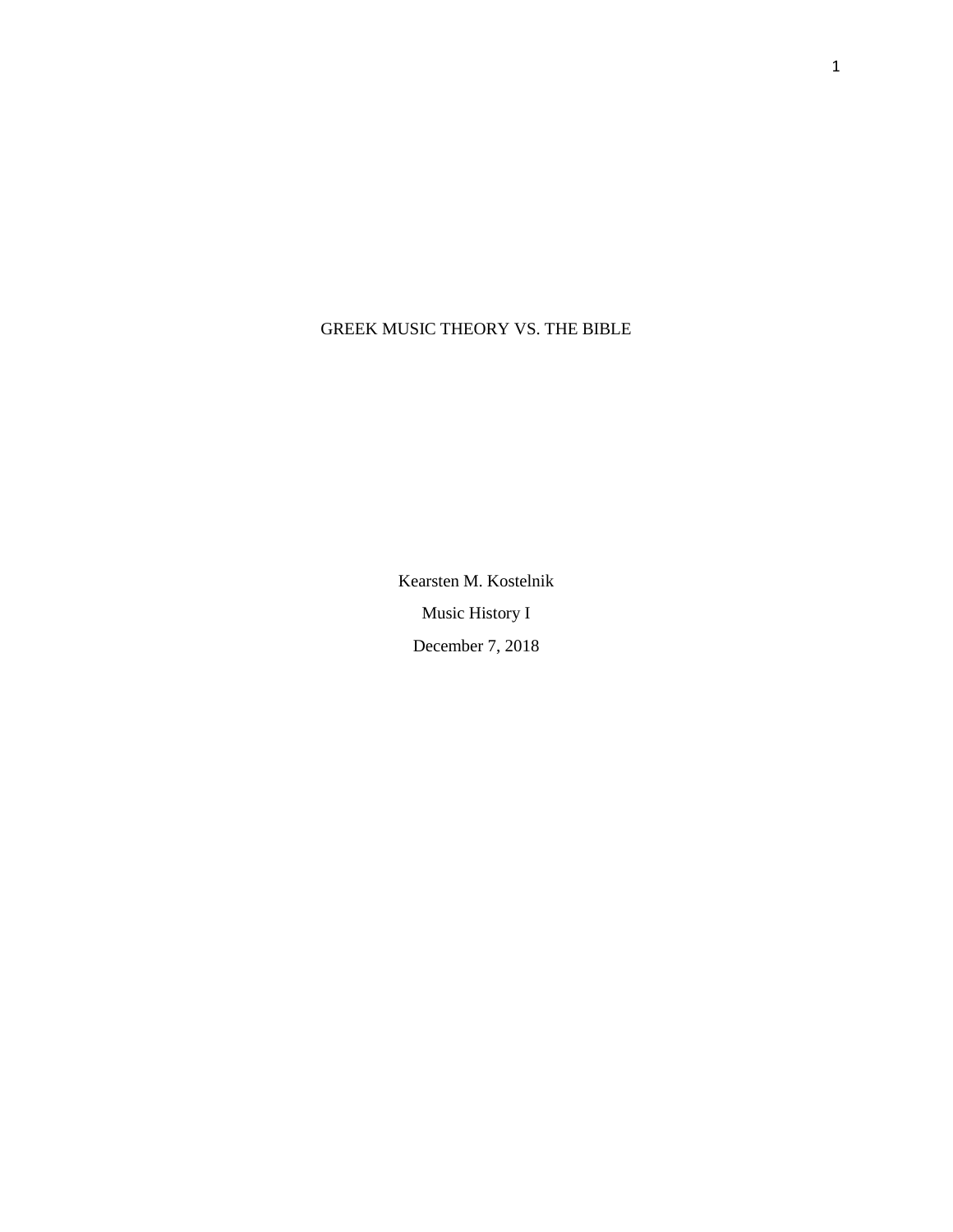Many people today study and know of the great philosophers of Ancient Greece. Their writings and works still show influences in Western society today, even in music. Famous Greek philosophers and writers, such as Plato and Pythagoras, formulated theories on musical philosophy — it's purpose, use, dangers, power, and importance in society — and not just entertainment. These philosophies shaped not only secular music development but also influenced the church music history. Although Greek philosophy of music heavily influenced early European society's view and development of music, it only partially supports Biblical views and principles of music and worship. Julius Portnoy explains, "Music and religion were thought by the Greeks to be divinely intertwined."<sup>1</sup> Even so, there are some discrepancies between the extent of these theories and Biblical interpretation.

In the history of Greek philosophy of music, there exists many different views of music in proportion to life, deity, nature, and society. These can be separated into two major categories, a *naturalist* view of music, and an *idealistic* view of music. The naturalist view proposes that man designed music to imitate nature and reflect the beauty of it's sounds. This could be interpreted to sounds of birds, rivers, or more complex ideas such as natural ways of life such as the Circle of Life. The idealistic view presents the creation of music from a more perfect or divine force, such as the stars— stars were more than materialistic creation during Ancient Greece times. This analysis will reflect and focus on the ideas centered around idealistic views of Greek philosophy and less of the naturalistic views. These include the views of Pythagoras, Plato, and Augustine.

<sup>1</sup> Julius Portnoy, *Music in the Life of Man* (New York: Holt, Rinehart and Winston, Inc.,1963), 2.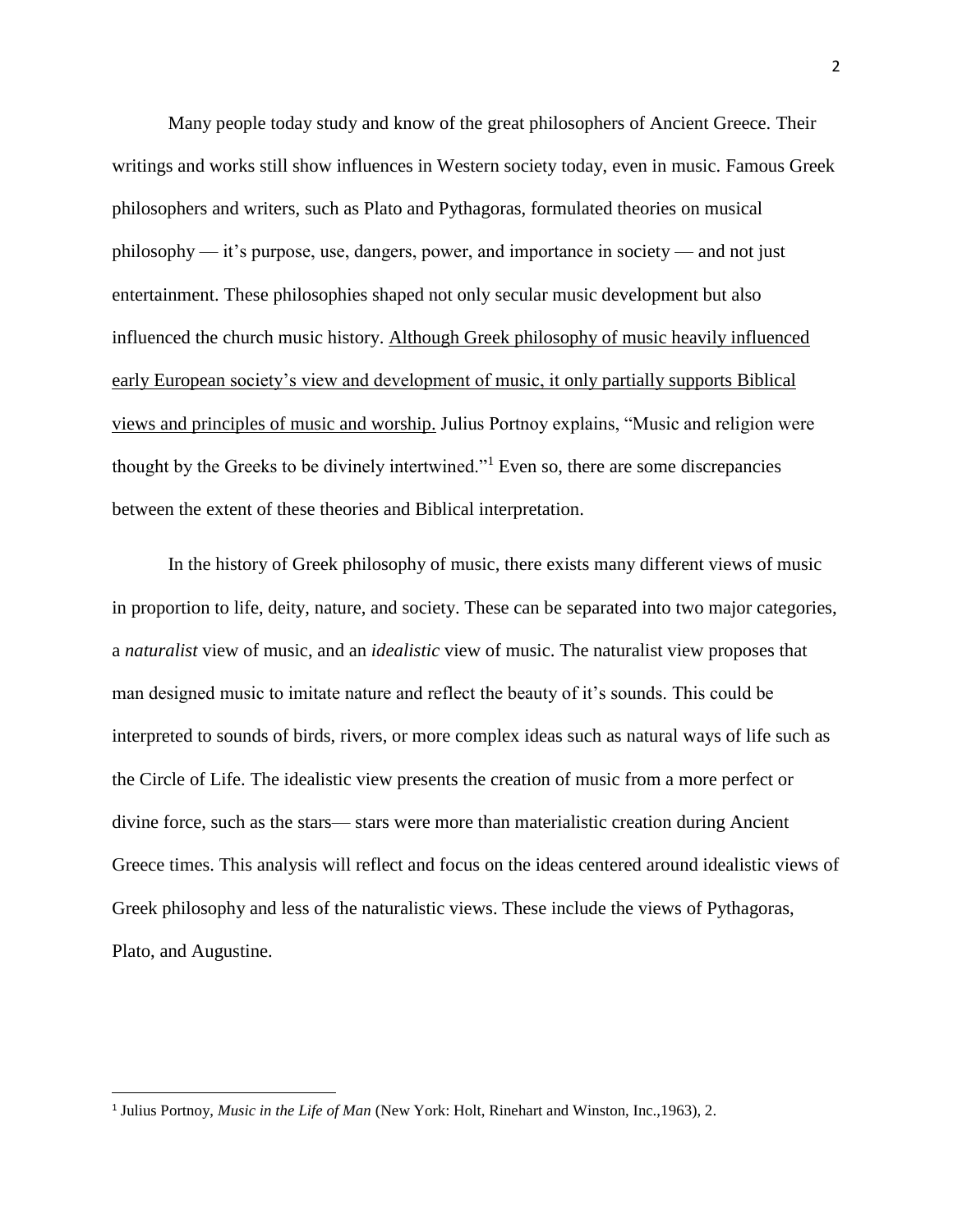Pythagoras, known for his discovery of interval pitch ratios, created one of the first theories of music, Music of the Spheres. This notion suggests that stars and planets of different sizes produce different pitches and create an inaudible harmony amongst the universe, or cosmic music. We see this not only in Greek belief but in others as well. Babylonian religion was formed around astronomy, forming seven heavens reflecting the seven planets.<sup>2</sup> Each of these planets moved on a unifying sphere, where the sphere was ruled by one God. This suggests that music connects all of creation and human beings. In addition, Greeks believed that demigods were transferred to or into stars, implying that stars and planets were alive with celestial bodies.<sup>3</sup> This contributed to this popularity of the theory of Music of the Spheres as it united the stars, or celestial beings, with man on earth through harmony. Therefore, chaos and negativity came from dissonance and bad harmony between the universe, or rather, between the gods, celestial beings, and man.

Greek gods became the role models and creators of music for the people of Greece, and therefore set the standards and uses for music. Apollo was the main god of music, arts, body, medicine, and knowledge. Therefore, a lot of music was dedicated to him and formed around him and his legends. These Greek mythological stories served as a means of life for the Greek and purpose in music. It is no wonder that Ancient Greek philosophers and writers of this time thought that music, mind, and body were all connected in some way. If this were true, then music serves a great importance and could be deemed as equal as the importance of medicine, the body, and knowledge.

<sup>2</sup> Kathi Meyer- Baer, *Music of the Spheres and the Dance of Death; Studies in Musical Iconology* (Princeton, Princeton University Press, 1970), 7.

<sup>3</sup> Kathi Mayer-Baer, *Music of the Spheres and the Dance of Death; Studies in Musical Iconology* (Princeton, Princeton University Press, 1970), 11.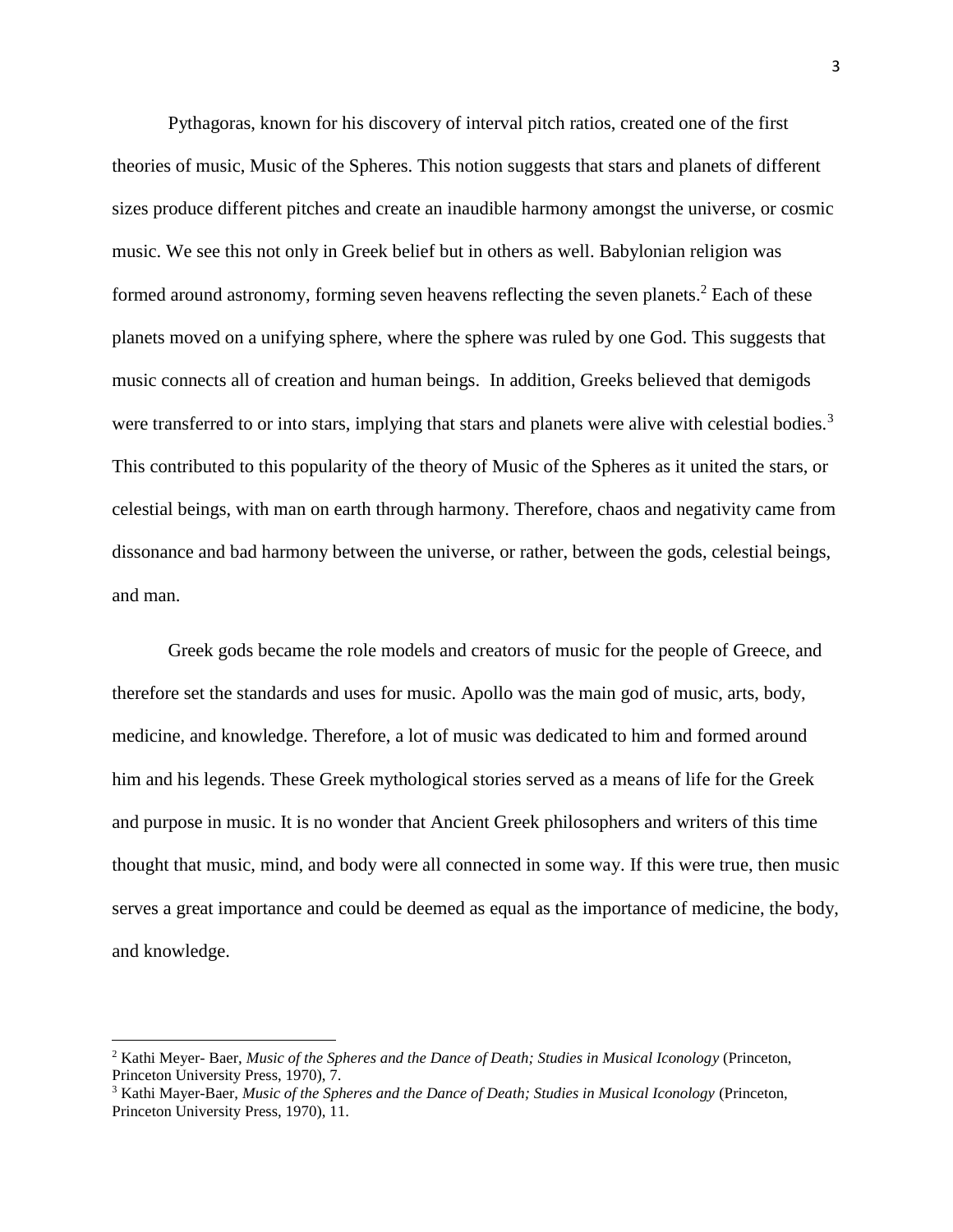The Bible does not lead the reader to believe that there are any other Gods other than the one God of Judea and that all of creation, including music and body, are from this one God. Nehemiah states clearly, "You alone are the Lord. You have made the heavens, the heaven of heavens with all their host, the earth and all that is on it, the seas and all that is in them You give life to all of them and the heavenly host bows down before You."<sup>4</sup> This states that there is one God and one single creator of the world and heavens. It also states in Colossians 1:16 that anything created by Him, should therefore be given back to him in some form.<sup>5</sup> People who believed in the God of the bible were faced with the decision to choose this God, or the Greek gods as Exodus states "I am the Lord your God, who brought you out of the land of Egypt, out of the house of slavery. You shall have no other gods before me."<sup>6</sup>

In addition, the Bible does not state anything that leads the reader to believe that stars are more than just material creation. Genesis 1:16 implies that God created stars and moon, or "lesser light," on the fourth day as mere material creation. Before technological advances, the sky, stars, planets, and space were a mystery to people and something people often saw as celestial. However, now we know the material make-up of stars and planets, how they function, and their course of direction. Although they remain mysteries, technological advances have allowed clarity in our understanding of space. Because of this, as well as other developments, many people do not believe in the theories of Greek mythology seriously, and therefore Pythagoras' music of the spheres becomes less logical and popular. Even so, many people took

<sup>4</sup> Nehemiah 9:6 *(New International Standard).*

<sup>5</sup> Colossians 1:16 *(New International Standard).*

<sup>6</sup> Exodus 20:2-3 *(New International Standard).*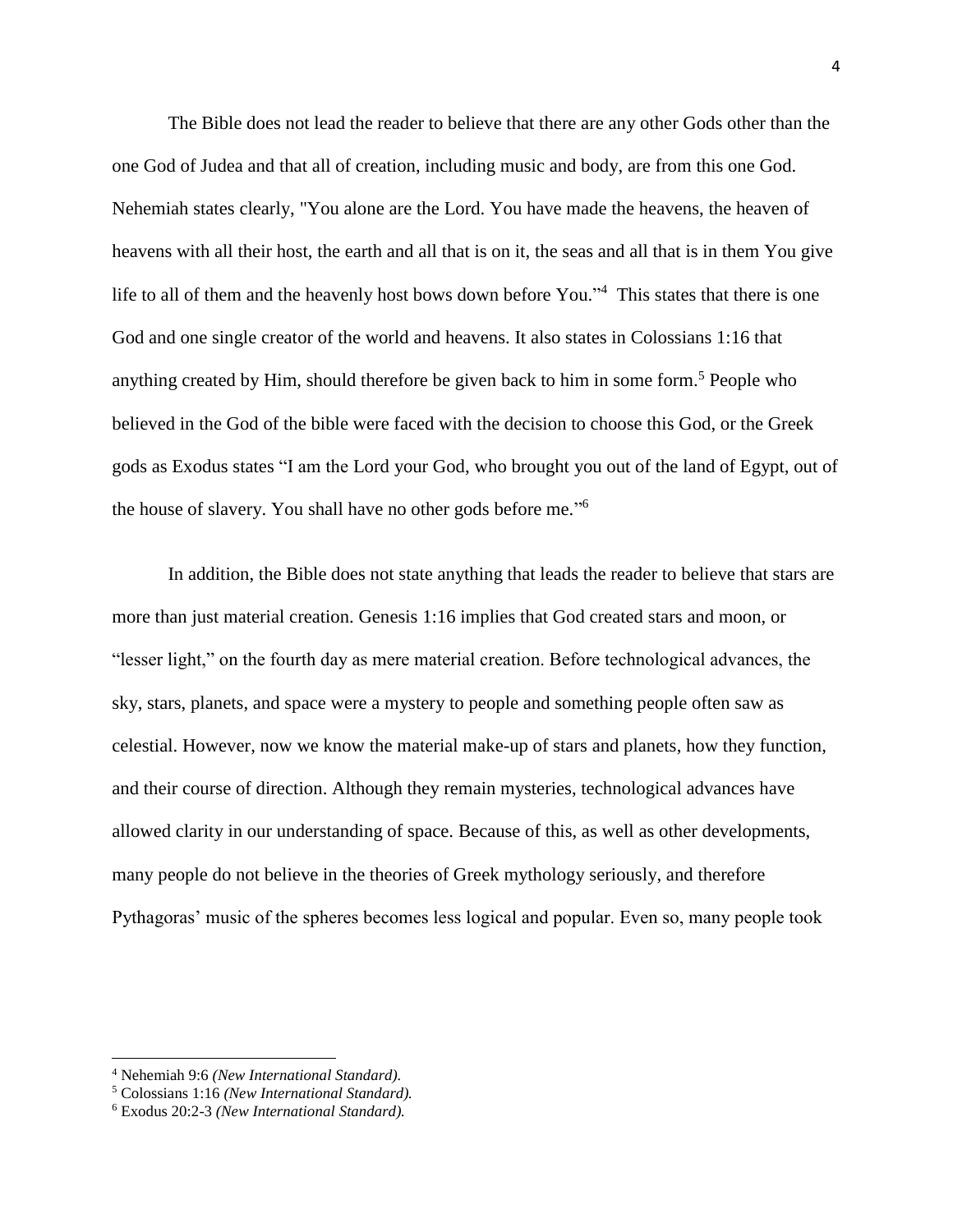this notion into serious consideration at his time and expanded on these thoughts of music as something that connects with the soul, such as Plato.

Plato expands on Pythagoras' notion, and creates a more detailed theory of music and the harmony of the soul in his major work: *The Republic.* Plato states three main parts to one's soul: the rational, the spirited, and the bodily desires. By this, everything is in accordance the harmony and balance of one's soul. Plato then acknowledges the aesthetic power that music has on one's emotions and tells of the close relationship of music and one's morality.<sup>7</sup> Therefore, Plato, as well as other Greeks, believed that certain modes of music negatively influenced one's character and therefore morality. This led to the development of the doctrine of ethos and affections in music. In the end, he suggests that if society only listens, creates, and performs the "good" music, people will build good morality and unite society in harmony. Thus, music is seen to have ethical abilities and characteristics as it reflects the ideal order of society, or harmony of the universe. Aristotle, taking after Plato's theories, went as far as categorizing music into four main categories: the moderate, the enthusiastic, the sad, and the relaxed. He further describes these in detail with scale examples. "Some of them make men sad and grave, like the so-called Mixolydian; others enfeeble the mind."<sup>8</sup>

Although Plato took after Pythagoras' Music of the Spheres, Pythagoras was more centered around the acoustics of the sound, while Plato expanded on the esthetic powers of not just listening to music but also creating music. This is expected as Pythagoras discovered the interval ratios, which provided a great foundation for music theory and the development of instrumentation. Plato describes musicians as to having ecstatic influences when creating music

<sup>7</sup> Plato, and Allan Bloom, *The Republic of Plato* (New York: Basic Books, 1991), Book III 398 e.

<sup>8</sup> Aristotle, and Benjamin Jowett, *Politics* (Oxford, Clarendon Press, 1885) 8.5.1340a-1340b.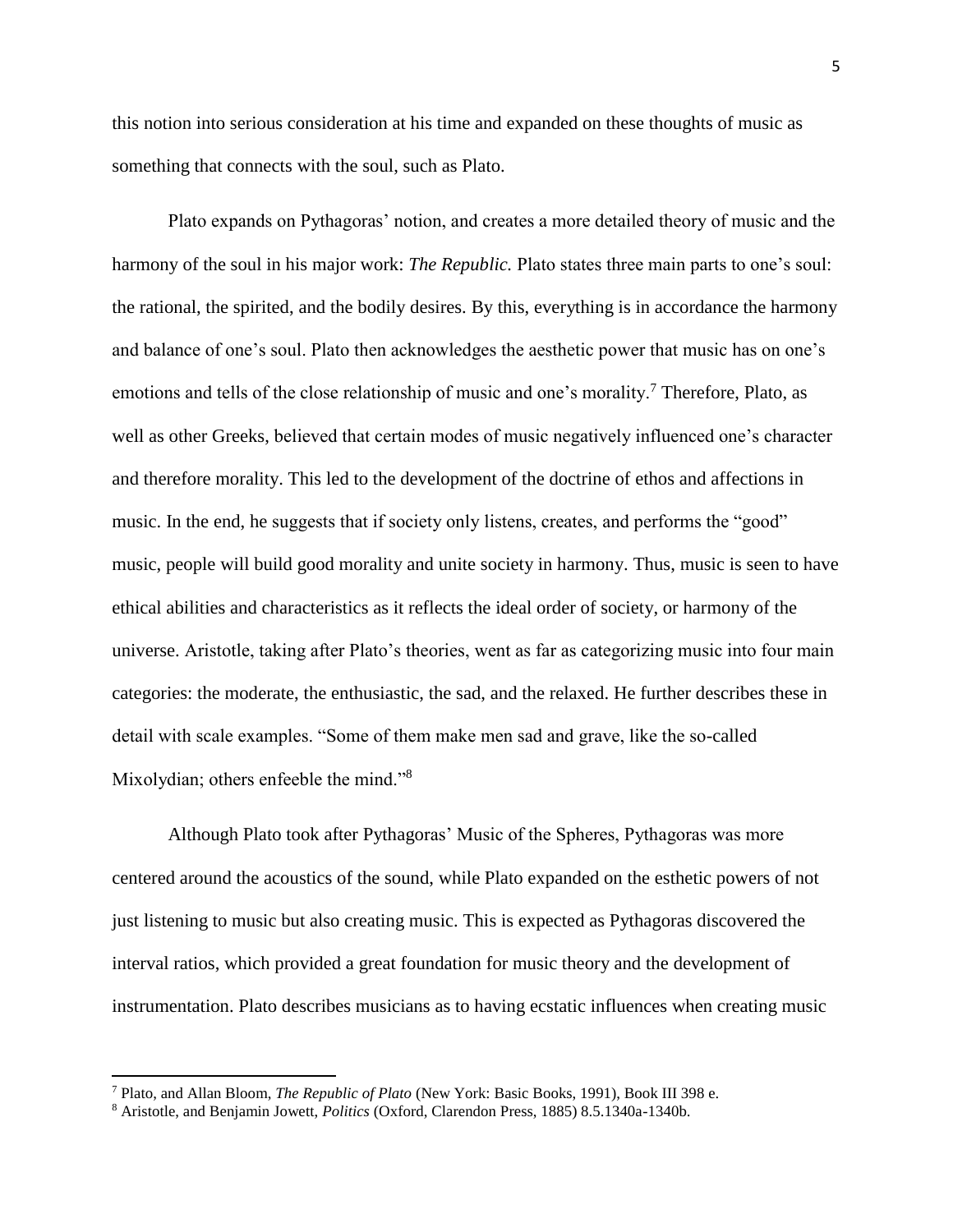and being "*God-intoxicated*" as Portnoy describes it.<sup>9</sup> When a musician or artists truly creates, he is not following rules or laws of society, but is embodied in a sort, by celestial powers and therefore creates something divine. Aristotle, Seneca, and others took after this notion of divine inspiration in a means to understand music. Eventually, this notion died down in the Renaissance era as the humanistic viewed this musical frenzy to be figurative, and not in a literal sense.

Even so, the church did not remain uninfluenced by these theories and notions. The church soon took after these teachings by incorporating only "holy" or "good" music in the church. Choral music was accepted, and by strict guidelines of composition, but instrumental was opposed vigorously. There are examples of this in the early twelfth and thirteenth century churches with the strict construction of the Catholic Mass, purely triple meter music representing the Holy Trinity—, and seldom to no dissonances. Although the organ was introduced into the church in the early  $13<sup>th</sup>$  century, it was still incorporated with the purpose of supporting voices as accompaniment. Begbie explains, "Instrumental music, however, seems to have little or no place in worship; indeed, by and large it was vigorously opposed."<sup>10</sup> However, the Bible references musical instrumentation being used in worship by key Bible figures. David played his harp as to make Saul feel better and even used as a weapon of preventing evil spirits from coming upon Saul.<sup>11</sup> This Biblical evidence supports Plato's theory that music influences emotion and has power. Although it supports the theory that music influences emotions and character, it does not extensively explain to what extent the power of music has. Therefore, we see church music develop, as well as secular music, by including more musical harmonies, dissonances, and other musical characteristics that were at one point viewed as "bad" music. The

<sup>9</sup> Julius Portnoy, *Music in the Life of Man* (New York: Holt, Rinehart and Winston, Inc.,1963), 7, 8.

<sup>10</sup> Jeremey Begbie, *Resounding Truth* (Grand Rapids, Michigan: Bake Academic, 2007), 85.

<sup>11</sup> 1 Samuel 16:23 *(New International Standard).*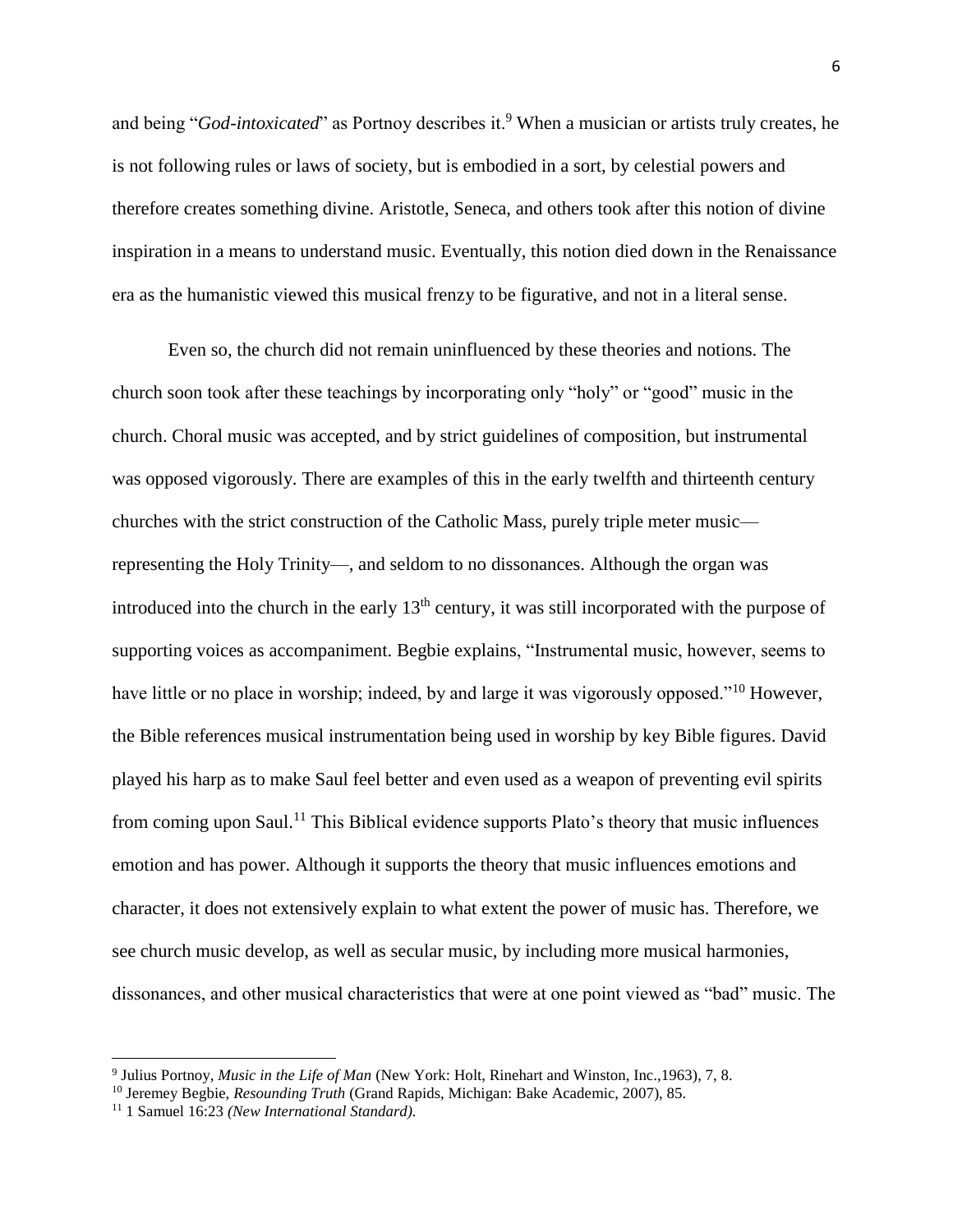Bible supports Plato's notion of musical aesthetics, but only to a general extent. Key figures of the church eventually noticed this and made interpretations of their own.

Although these Greek philosophers agreed that the comprehension of music requires a cognitive process, they didn't always agree on the mental reactions that arise from it. As Rowell explains there are three main categories that this aesthetic activity can be categorized in: "art can purify the mind by inducing an ecstatic experience; second it can create a fiction, an illusion in the mind (especially in the visual arts); and finally, art can communicate by triggering an act of recognition, of discovery, when the perceiver becomes aware of similarities between the art work and its models in nature."<sup>12</sup> Aristotle fondly took after the last notion of imitation, or *mimesis*  (Greek equivalent). His belief was that all art and all music is an imitation of something else, regardless of whether the creator is aware of it. This supports that there is a higher external force, that is the subject of imitation. This could be something such as nature, or even a higher being, such as Apollo or the God of the Bible. This served as a large foundation for many philosophies that emerge later in Greece and even in the church. After all, the Bible states "So God created mankind in his own image, in the image of God he created them; male and female he created them." If this is true, then it is possible that man's ability to create music is a reflection or imitation of God creating music. This notion became a struggle for many church leaders, such as Augustine.

Augustine provided another important view and philosophy of music especially regarding the church. Although not Greek, his beliefs reflect many similarities and characteristics of

<sup>12</sup> Lewis Rowell *Thinking about Music: An Introduction to the Philosophy of Music* (Amherst: University of Massachusetts Press, 1983), 49.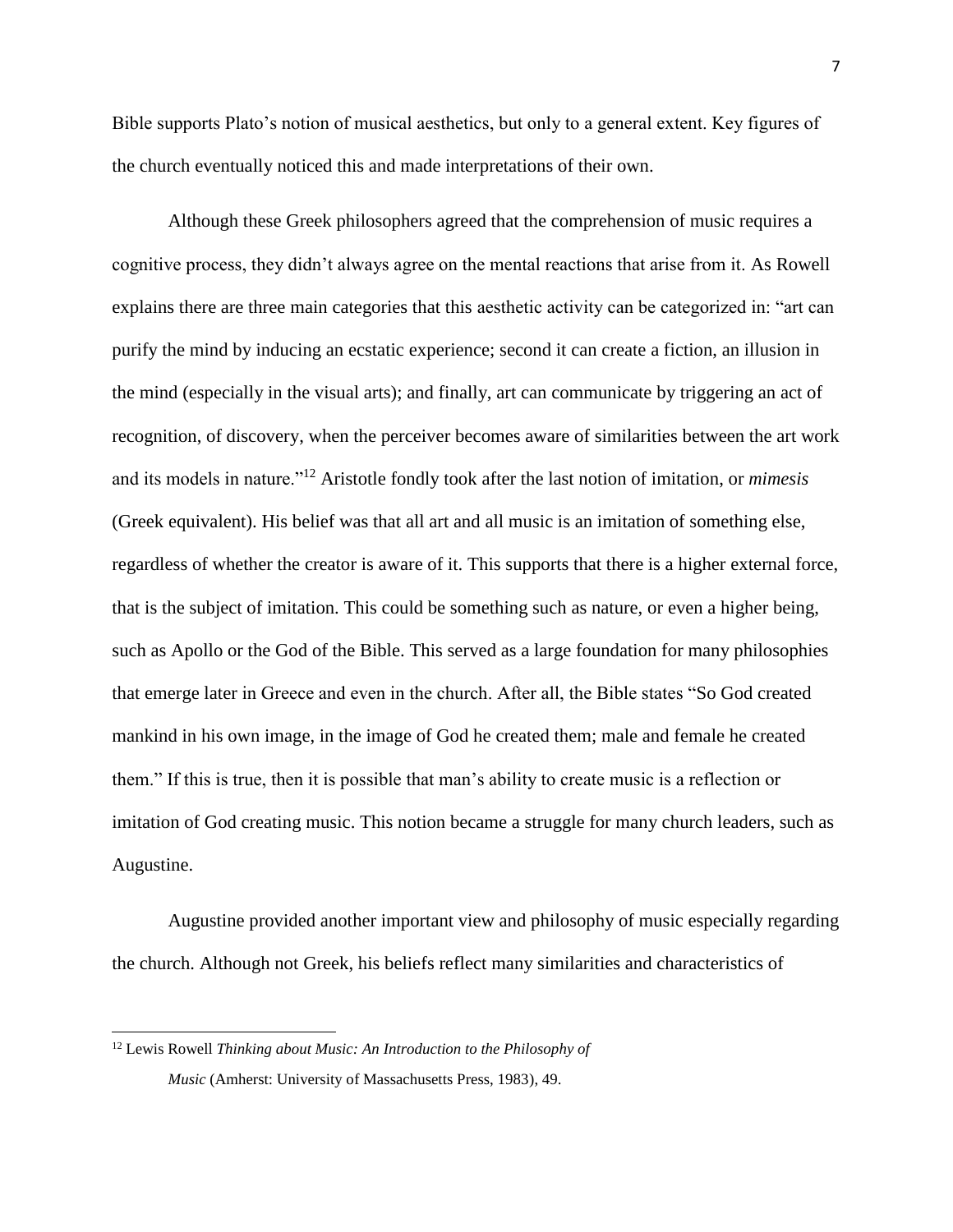Plato's theory of music and morality. In his major work, *De Musica*, Augustine stresses the importance of meter and numbers in proportions according to a hierarchy. This hierarchy derives from God himself as an order and rhythmic "eternal number." People may move up and down this hierarchy in their own proportions and numbers. These numbers and proportions could be interpreted as physical material, such as height proportions of a person, or numbers as in harmony within order or character. This suggests that the highest of the numbers portray perfection and a closeness to God. Augustine states that the complexity and purity of these numbers prove God's existence; His supremacy, relation, harmony, unity, music creation, are displayed in music as temporal expression of the eternal music belonging to God. For example, the complexity that is within the numbers of nature; the natural design of animals, the placement stars, natural harmonies in sounds, and all of creation. The more complex and of higher number, the more beautiful, or good, the creation was to Augustine. Therefore, the balance and wellness of one's soul regarding music depended on our love for beautiful things, or numbers; even sinners are moved by numbers and set the numbers of this world in motion and cannot be entirely without some form of beauty in numbers. Every part of creation has numbers, even if simple and not complex. Augustine may have struggled with the love of the material world but provided the church with support in musical beauty and importance in the church. Carol Harrison explains, "As with all temporal manifestations of music (as harmony, unity, order…) in the created realm, therefore, whilst appreciating the beauty of music as it is sung in Church, Augustine never ceases to emphasize the need to move beyond and through it: beyond and through the temporal mutable and bodily towards the eternal, immutable and spiritual."<sup>13</sup> Augustine not only stresses the importance of beautiful music in the creation aspect, but also in

<sup>13</sup> Jeremy Begbie and Steven R. Guthrie, *Resonant Witness: Conversations between Music and Theology* (Grand Rapids, Michigan: Eerdmans, 2011), 32.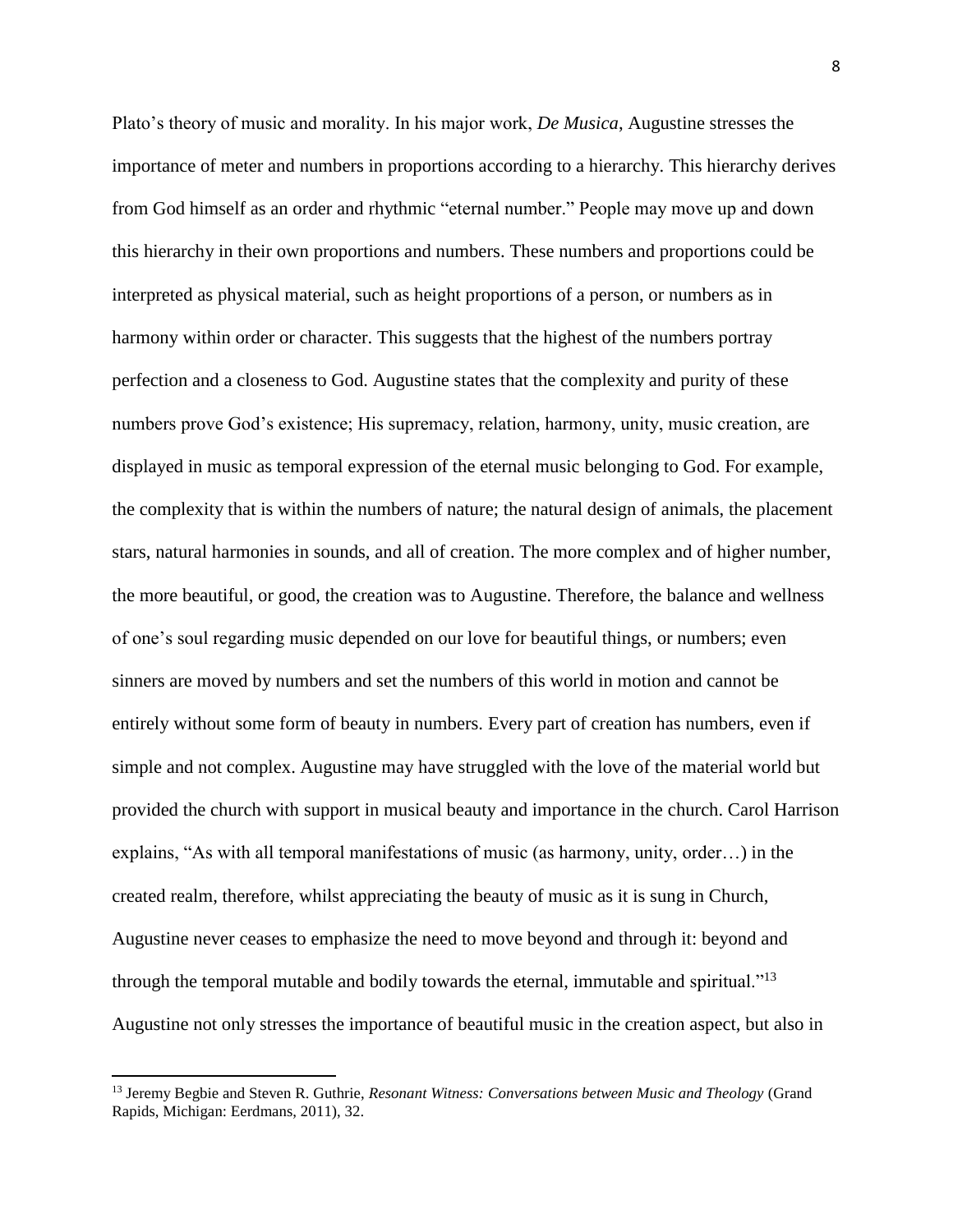the spiritual aspect. Music, to Augustine, reflected something much greater than creation and beauty in numbers. It was meant to represent perfection and beauty as to God. Therefore, music no longer serves for pure enjoyment or a mechanism of teaching us naturalistic realities, but something that each person should often practice in order to be closer and in harmony with God.

Augustine's suggestion can be understood in one of two ways; the first is that music makes us more like God as we reach perfect numerical beauty; or the second where music brings us closer to God. Just as in any relationship, praising or thanking someone brings their relationship closer, but does not necessarily make them like that person. Whether or not the means of their praise come by the form of music, art, creation, dance, or works, it is still praise. Therefore, being closer to God, and being like God provide different outcomes. Being like God means becoming more perfect and holy where being closer to God means having a better understanding of God and deeper appreciation for Him.

It is evident in the Old Testament that music served an important role in the Hebrew's worship of Yahweh. Lockyer Jr. states, "References to music, praise, and singing in the Bible outnumber references to prayer and praying almost two to one."<sup>14</sup> The Bible supports that creation helps us worship God and give praise through song and appreciation but does not specifically state anywhere that music specifically makes us holy or more like God. Psalm 98:4 states to "make a joyful noise unto the Lord," and "sing praises."<sup>15</sup> This instructs the readers to sing praise and make noises of joy. It does not specify as to what kind of noises these are and leaves it up for interpretation. It also does not state that this singing or music must be sung with any specification, such as perfect harmonies, unison, or even beautiful tones. Even so, it still instructs that the readers sing to the Lord, regardless of these things. If one's quality of music

<sup>14</sup> Herbert Lockyer, Jr: *All the Music of the Bible* (Peabody, Massachusetts: Hendrickson Publishers, Inc, 2004), 6.

<sup>15</sup> Ephesians 2:8 *(New International Standard).*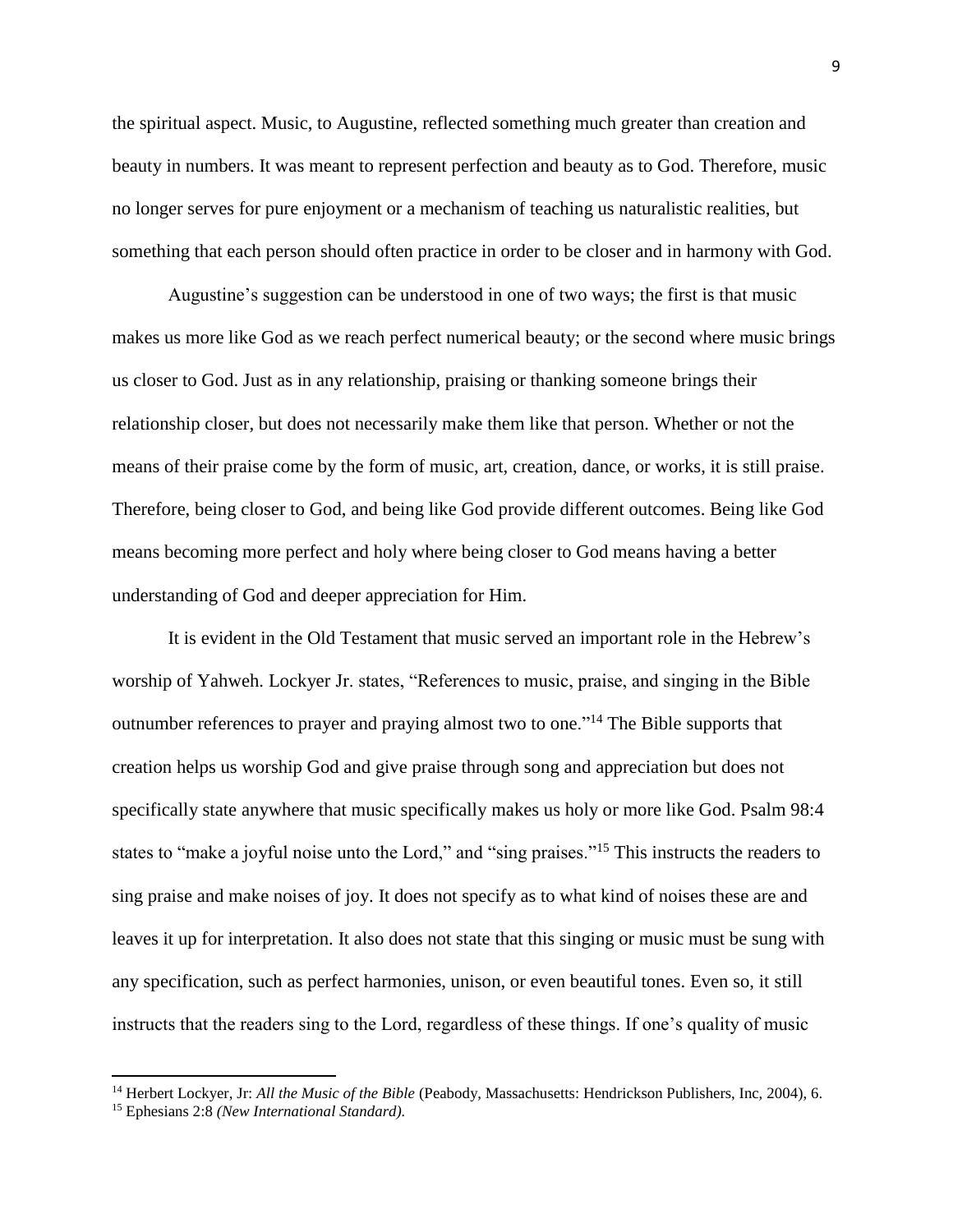affects how perfect or Godly one is, then ultimately, this means people can work for their perfection or salvation. However, Paul strictly warns the Ephesians that their salvation is not by their own deeds, but by faith and grace. He also mentions that this is so that no man can boast. Thus, music is not a means of gaining perfection or Godly beauty but understanding and appreciating God and his creation.

In conclusion, some philosophies of Pythagoras, Plato, Aristotle, and even Augustine on music share a great deal of similarities with the Biblical view of music. Pythagoras introduces the theory that music is more than just entertainment as it unites the spheres and universe but fails to align with the biblical view of stars as mere creation. Plato, drawing on Pythagoras' notions, explains that music has the power to influence people and thus should only have good music. Even though the Bible agrees with this notion, it does not specify as to what degree music influences people and what ultimately defines "good" music. Lastly Augustine provides his argument that music provides a means in numerical beauty that brings us closer to God, or even closer like God. The Bible supports using music as a means to worship and praise God, bringing closeness in the relationship, but not in the sense of making one more perfect and like God. Ultimately there proves to be some conflict in the roles and importance of music in society between these theories and the Bible. Even so, these theories helped develop and increase the popularity of music in early European society and in the early church.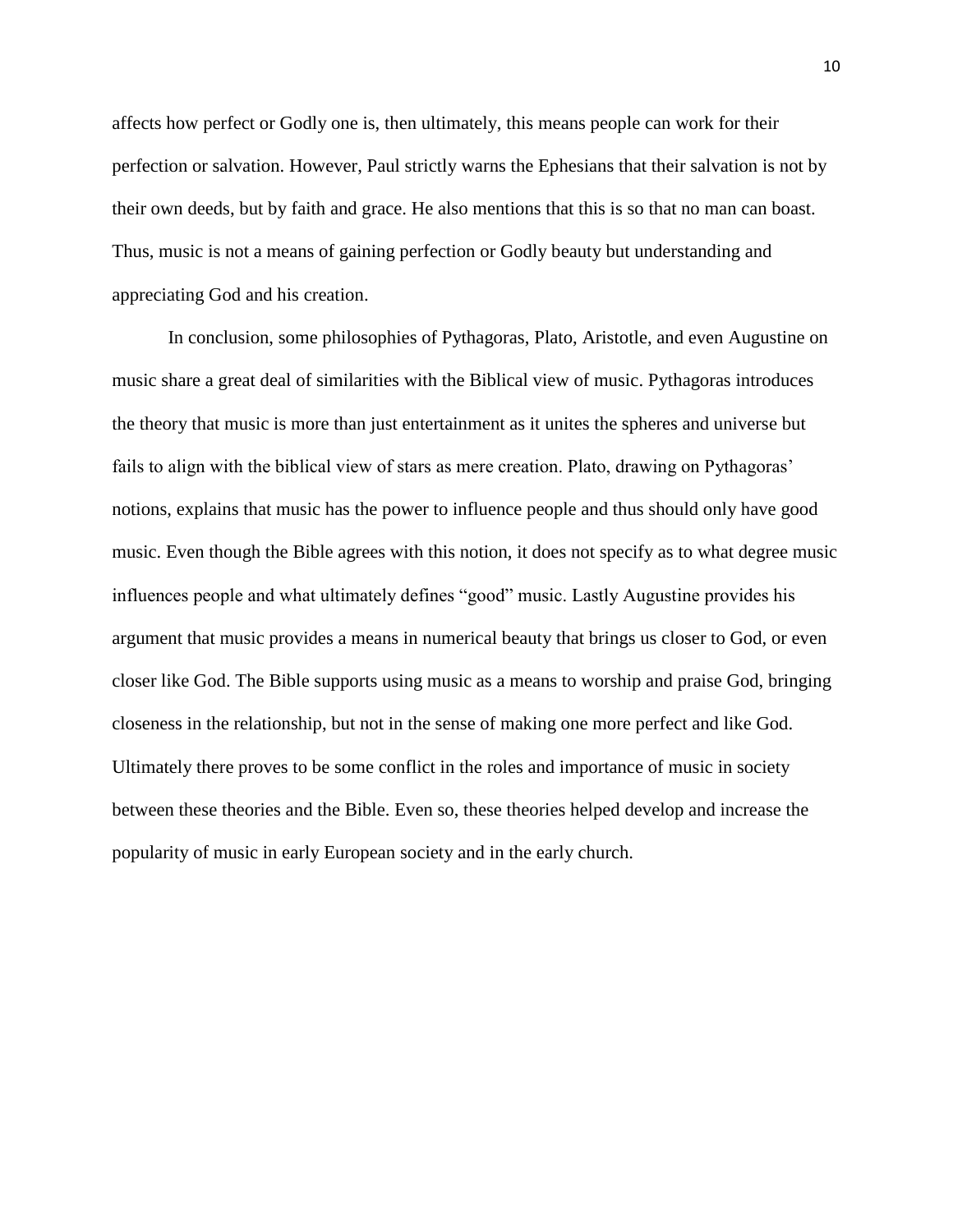## Bibliography

- Anderson, Warren D. *Ethos and Education in Greek Music; the Evidence of Poetry and Philosophy.* Massachusetts: Harvard University Press, 1966.
- Anttila, Miikka E. *Luther's Theology of Music: Spiritual Beauty and Pleasure*. Berlin: De Gruyter, 2013.
- Aristotle. *Politics.* Translated by Benjamin Jowett. Oxford: Clarendon Press, 1885.
- Begbie, Jeremy. *Resounding Truth: Christian Wisdom in the World of Music.* Grand Rapids, Michigan: Baker Academic, c2007.
- ––– & Guthrie, Steven R. *Resonant Witness: Conversations Between Music and Theology.* Grand Rapids, Michigan: Eerdmans, 2011.
- Crickmore, Leon. 2006. "The Musicality of Plato." *Hermathena*, no. 180: 19-43. http://www.jstor.org/stable/23041660.
- Eggar, Katharine E. 1930. "Emotion and Morals in Greek Music." *Music & Letters* 11, no. 2: 124-127. http://www.jstor.org/stable/726341.
- Gracyk, Theodore, and Andrew Kania. *The Routledge Companion to Philosophy and Music.* New York: Routledge, 2011[.](https://cedarville.ohionet.org/login?url=http://search.ebscohost.com/login.aspx?direct=true&db=cat02007a&AN=cedar.b1338986&site=eds-live)
- Griffith, Mark. 2017. "Towards a Sociology of Classical Greek Music."*Sosyoloji Dergisi / Journal of Sociology* 37 (2): 211–258. doi:10.26650/TJS.2017.2.0002.
- Johansson, Calvin M. *Music & Ministry: A Biblical Counterpoint.* Massachusetts: Hendrickson Publishers, 1998.
- Lange, Anny von. *Man, Music and Cosmos: A Goethean Study of Music.* Sussex: Rudolf Steiner Press; c1992.
- Lippman, Edward A. *Musical Thought in Ancient Greece*. New York: Columbia University Press, 1964.
- Lockyer Jr., Herbert: *All the Music of the Bible.* Massachusetts: Hendrickson Publishers, Inc, 2004.
- Mathiesen, Thomas J. 1984. "Harmonia and Ethos in Ancient Greek Music." *The Journal of Musicology* 3, no. 3: 264-79. doi:10.2307/763816.
- Meyer-Baer, Kathi. *Music of the Spheres and the Dance of Death; Studies in Musical*